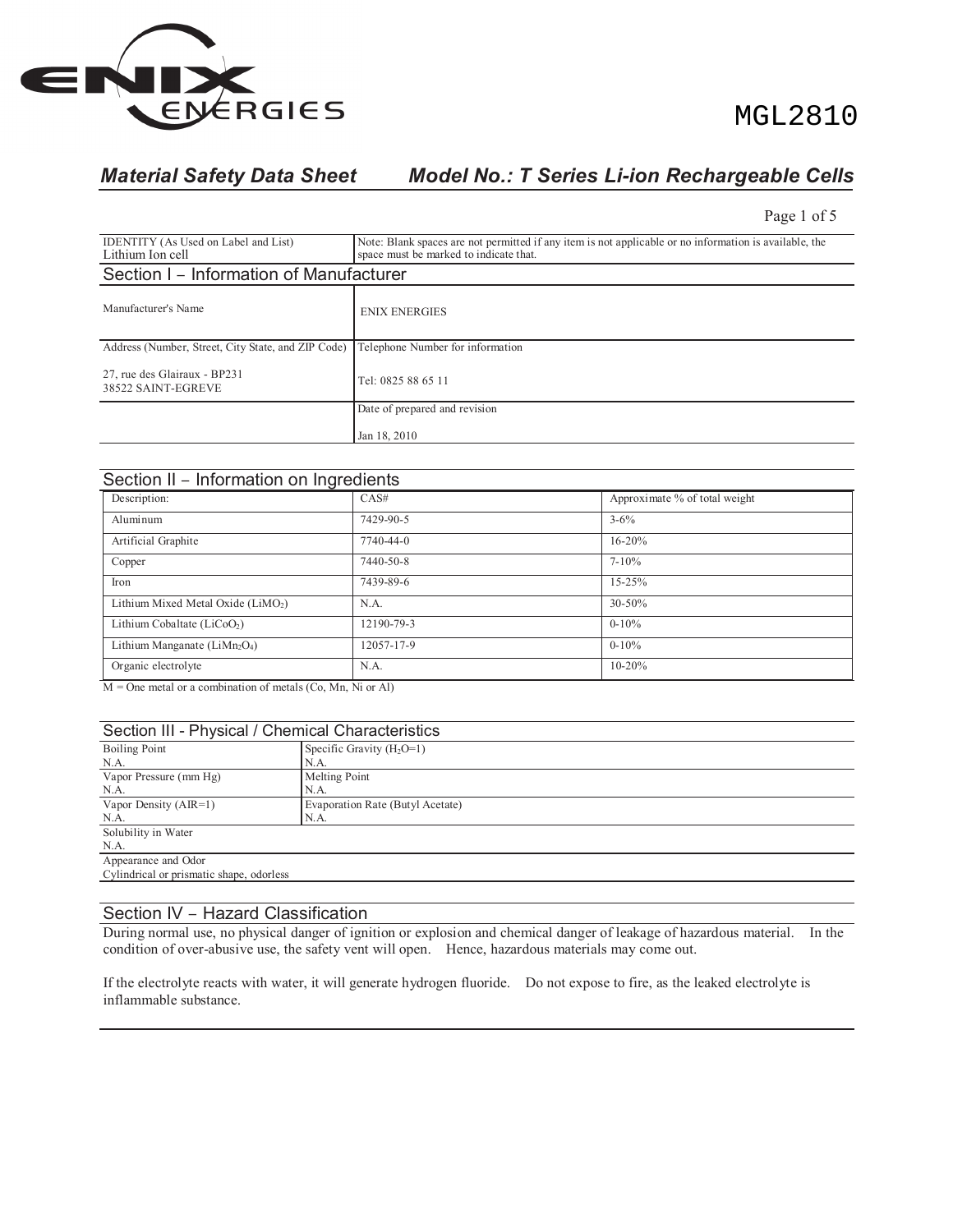

# MGL2810

# *Material Safety Data Sheet Model No.: T Series Li-ion Rechargeable Cells*

Page 2 of 5

|                             | Section V - Reactivity Data           |                                                                                           |                                                                                                     |                                                                                                   |  |                                                                                                                                    |                                                                                                                                                      |  |
|-----------------------------|---------------------------------------|-------------------------------------------------------------------------------------------|-----------------------------------------------------------------------------------------------------|---------------------------------------------------------------------------------------------------|--|------------------------------------------------------------------------------------------------------------------------------------|------------------------------------------------------------------------------------------------------------------------------------------------------|--|
| Stability                   | Unstable                              |                                                                                           | <b>Conditions to Avoid</b>                                                                          |                                                                                                   |  |                                                                                                                                    |                                                                                                                                                      |  |
|                             | Stable                                | X                                                                                         |                                                                                                     |                                                                                                   |  |                                                                                                                                    |                                                                                                                                                      |  |
|                             | Incompatibility (Materials to Avoid)  |                                                                                           |                                                                                                     |                                                                                                   |  |                                                                                                                                    |                                                                                                                                                      |  |
|                             | Hazardous Decomposition or Byproducts |                                                                                           |                                                                                                     |                                                                                                   |  |                                                                                                                                    |                                                                                                                                                      |  |
| Hazardous<br>Polymerization | May Occur                             |                                                                                           |                                                                                                     | Conditions to Avoid                                                                               |  |                                                                                                                                    |                                                                                                                                                      |  |
|                             | Will Not Occur                        | X                                                                                         |                                                                                                     |                                                                                                   |  |                                                                                                                                    |                                                                                                                                                      |  |
|                             |                                       |                                                                                           |                                                                                                     |                                                                                                   |  |                                                                                                                                    |                                                                                                                                                      |  |
|                             |                                       | Section VI - Health Hazard Data                                                           |                                                                                                     |                                                                                                   |  |                                                                                                                                    |                                                                                                                                                      |  |
| Route $(s)$ of              |                                       | Inhalation?                                                                               |                                                                                                     | Skin?                                                                                             |  | Ingestion?                                                                                                                         |                                                                                                                                                      |  |
| Entry                       |                                       |                                                                                           | N.A.                                                                                                |                                                                                                   |  | N.A.                                                                                                                               | N.A.                                                                                                                                                 |  |
|                             |                                       | Health Hazard (Acute and Chronic) / Toxiclogical information                              |                                                                                                     |                                                                                                   |  |                                                                                                                                    |                                                                                                                                                      |  |
|                             |                                       |                                                                                           |                                                                                                     | In case of electrolyte leakage, skin will be itchy when contaminated with electrolyte.            |  |                                                                                                                                    |                                                                                                                                                      |  |
|                             |                                       | In contact with electrolyte can cause severe irritation and chemical burns.               |                                                                                                     |                                                                                                   |  |                                                                                                                                    |                                                                                                                                                      |  |
|                             |                                       |                                                                                           |                                                                                                     | Inhalation of electrolyte vapors may cause irritation of the upper respiratory tract and lungs.   |  |                                                                                                                                    |                                                                                                                                                      |  |
|                             |                                       | In case of electrolyte vapor or splash, eye contact causes inflammation.                  |                                                                                                     |                                                                                                   |  |                                                                                                                                    |                                                                                                                                                      |  |
|                             |                                       |                                                                                           |                                                                                                     |                                                                                                   |  |                                                                                                                                    |                                                                                                                                                      |  |
|                             |                                       | Section VII - First Aid Measures                                                          |                                                                                                     |                                                                                                   |  |                                                                                                                                    |                                                                                                                                                      |  |
| <b>First Aid Procedures</b> |                                       |                                                                                           |                                                                                                     |                                                                                                   |  |                                                                                                                                    |                                                                                                                                                      |  |
|                             |                                       |                                                                                           |                                                                                                     | If electrolyte leakage occurs and makes contact with skin, wash with plenty of water immediately. |  |                                                                                                                                    |                                                                                                                                                      |  |
|                             |                                       |                                                                                           |                                                                                                     |                                                                                                   |  | If electrolyte comes into contact with eyes, wash with copious amounts of water for fifteen (15) minutes, and contact a physician. |                                                                                                                                                      |  |
|                             |                                       |                                                                                           |                                                                                                     |                                                                                                   |  |                                                                                                                                    | If electrolyte vapors are inhaled, provide fresh air and seek medical attention if respiratory irritation develops. Ventilate the contaminated area. |  |
|                             |                                       |                                                                                           |                                                                                                     |                                                                                                   |  |                                                                                                                                    |                                                                                                                                                      |  |
|                             |                                       | Section VIII - Fire and Explosion Hazard Data<br>Flash Point (Method Used) Ignition Temp. |                                                                                                     | <b>Flammable Limits</b>                                                                           |  | <b>LEL</b>                                                                                                                         | <b>UEL</b>                                                                                                                                           |  |
|                             | N.A.                                  | N.A.                                                                                      |                                                                                                     | N.A.                                                                                              |  | N.A.                                                                                                                               | N.A.                                                                                                                                                 |  |
| <b>Extinguishing Media</b>  |                                       |                                                                                           |                                                                                                     |                                                                                                   |  |                                                                                                                                    |                                                                                                                                                      |  |
|                             |                                       |                                                                                           |                                                                                                     |                                                                                                   |  | Carbon Dioxide, Dry Chemical or Foam extinguishers can be used for battery BUT water extinguisher is not suitable.                 |                                                                                                                                                      |  |
|                             | Special Fire Fighting Procedures      |                                                                                           |                                                                                                     |                                                                                                   |  |                                                                                                                                    |                                                                                                                                                      |  |
| N.A.                        |                                       |                                                                                           |                                                                                                     |                                                                                                   |  |                                                                                                                                    |                                                                                                                                                      |  |
|                             | Unusual Fire and Explosion Hazards    |                                                                                           |                                                                                                     |                                                                                                   |  |                                                                                                                                    |                                                                                                                                                      |  |
|                             |                                       |                                                                                           |                                                                                                     |                                                                                                   |  |                                                                                                                                    |                                                                                                                                                      |  |
|                             |                                       |                                                                                           | Do not dispose of battery in fire - may explode.<br>Do not short-circuit battery - may cause burns. |                                                                                                   |  |                                                                                                                                    |                                                                                                                                                      |  |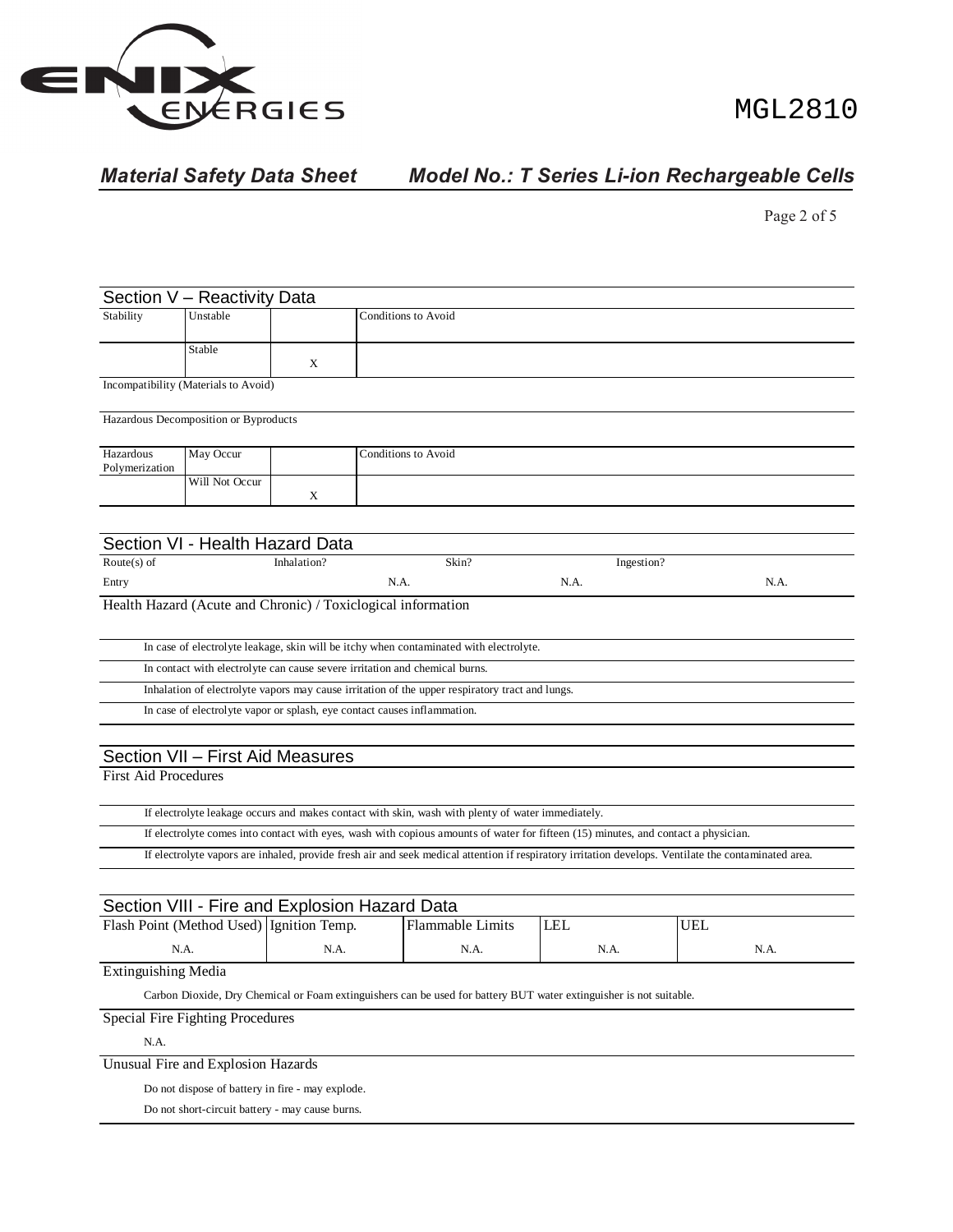

MGL2810

# *Material Safety Data Sheet Model No.: T Series Li-ion Rechargeable Cells*

Page 3 of 5

#### Section IX – Measures for fire extinction

In case of fire, it is permissible to use Carbon Dioxide, Dry Chemical or Foam extinguishers on these cells or their packing material. Cool exterior of cells if exposed to fire to prevent rupture. Fire fighters should wear self-contained breathing apparatus.

#### Section X – Accidental Release or Spillage

Steps to Be Taken in Case Material is Released or Spilled

|--|

Avoid direct contact with electrolyte.

Wear protective clothing.

### Section XI– Handling and Storage

Safe handling and storage advice

Cells should be handled and stored carefully to avoid short circuits.

Do not store in disorderly fashion, or allow metal objects to be mixed with stored cells.

Never disassemble a battery.

Do not breathe cell vapors or touch internal material with bare hands.

Keep cells between -20°C and 35°C for prolong storage.

When the cells are closed to fully charged, the storage temperature should be between -20°C and 30°C and should be controlled at 10-20°C during

transportation and packed with efficient air ventilation.

### Section XII – Exposure Controls / Personal Protection

Engineering measures:

No engineering measure is necessary during normal use. In case of internal leakage of cell materials, operate the local exhaust or enhance ventilation Control parameters:

| Common chemical name / General name      | <b>ACGIH (2002)</b>                                  |      |  |  |
|------------------------------------------|------------------------------------------------------|------|--|--|
|                                          | <b>TLV-TWA</b>                                       | BEI  |  |  |
| Aluminum                                 | $10mg/m3$ (metal coarse particulate)                 | N.A. |  |  |
|                                          | $5mg/m3$ (inflammable powder)                        |      |  |  |
|                                          | $5mg/m3$ (weld fume)                                 |      |  |  |
| Carbon (Artificial graphite)             | $2mg/m3$ (inhalant coarse particulate)               | N.A. |  |  |
| Copper                                   | $0.2mg/m3$ (fume)                                    | N.A. |  |  |
|                                          | $1.0$ mg/m <sup>3</sup> (a coarse particulate, mist) |      |  |  |
| Lithium metal oxide (LiMO <sub>2</sub> ) | $0.02$ mg/m <sup>3</sup> (as cobalt)                 | N.A. |  |  |
| Lithium metal oxide $(LiMO2)$            | $\sqrt{0.2 \text{mg/m}^3}$ (as manganese)            | N.A. |  |  |
| Lithium metal oxide $(LiMO2)$            | $0.2$ mg/m <sup>3</sup> (as nickel)                  | N.A. |  |  |
| Lithium metal oxide $(LiMO2)$            | $5mg/m3$ (as Aluminum)                               | N.A. |  |  |
| Organic electrolyte                      | N.A.                                                 | N.A. |  |  |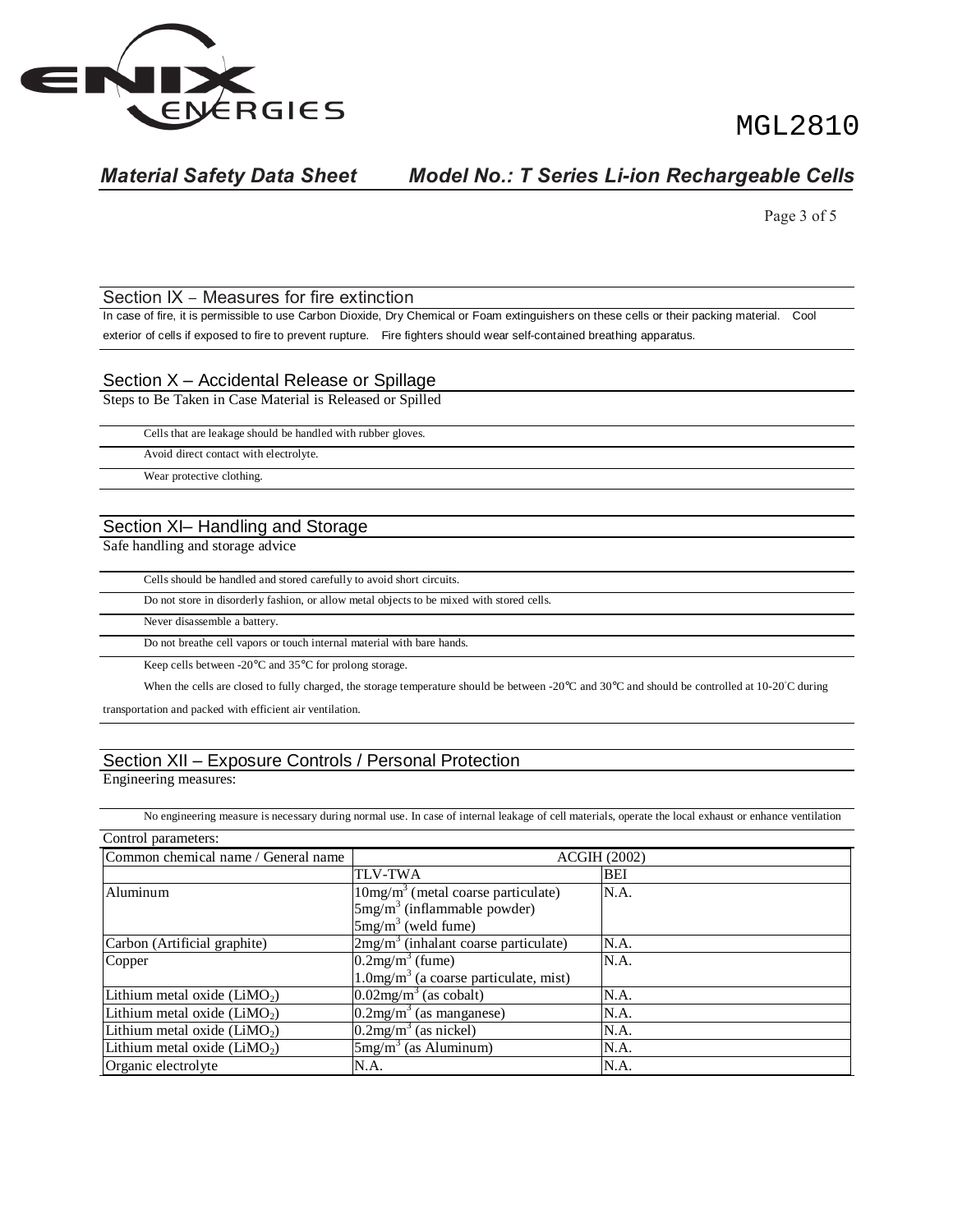

# MGT. 2810

## *Material Safety Data Sheet Model No.: T Series Li-ion Rechargeable Cells*

Page 4 of 5 ACGIH: American Conference of Governmental Industrial Hygienists, Inc. TLV-TWA: Threshold Limit Value – Time Weighted Average concentration BEI: Biological Exposure Indices Personal protective equipment: Respiratory protection: Respirator with air cylinder, dust mask Hand protection: Protective gloves Eye protection: Goggle or protective glasses designed to protect against liquid splashes Skin and body protection: Working clothes with long sleeve and long trousers Section XIII – Ecological Information Do not bury or throw out into the environment as a cell and the internal materials remain in the environment. Section XIV – Disposal Method

Dispose of cells according to government regulations.

### Section XV – Transportation Information

All GP lithium ion cells comply with the necessary testing requirements under the UN Manual of Tests and Criteria ST/SG/AC.10/11/Rev. 4, Section 38.3 as referenced in the following transportation regulations:

- 1. UN Recommendations on the Transport of Dangerous Goods Model Regulations
- 2. U.S. Department of Transportation Hazardous Materials Regulations (HMR),
- 3. International Civil Aviation Organization (ICAO) Technical Instructions,
- 4. International Air Transport Association (IATA) Dangerous Goods Regulations, and
- 5. International Maritime Dangerous Goods (IMDG) Code.

GP Cells are exempted from these regulations since they meet all UN Testing requirements and not exceed 20Wh (See 49 CFR 173.185 of the U.S. HMR, Guidance on the Transport of Lithium Batteries of 2009-2010 edition of the ICAO Technical Instructions and consequently the 51th edition of the DGR and IATA Dangerous Goods Regulations, and Special Provision 188 of the IMDG Code and UN Model Regulations.)

GP Cells contain less than 20Wh (Actual value of each model showed in page 5)

#### The Watt hour (Wh) Calculation:

Under the2009-2010 edition of the ICAO Technical Instructions and consequently the 50th edition of the DGR, the unit Wh is equal to rated capacity (Ah) x nominal voltage (V)

Cells should be packaged in accordance with these transportation regulations (the cell comply to IATA Packing Instruction 965 Section II). It is especially important to ensure that cells are packed in such a way to prevent short circuits.

Non-dangerous goods.

\*\* The commodity is met the UN manual of Tests and Criteria, Part III, Sub-section 38.3 \*\*

#### Section XVI – Regulatory Information

Special requirement be according to the local regulatories.